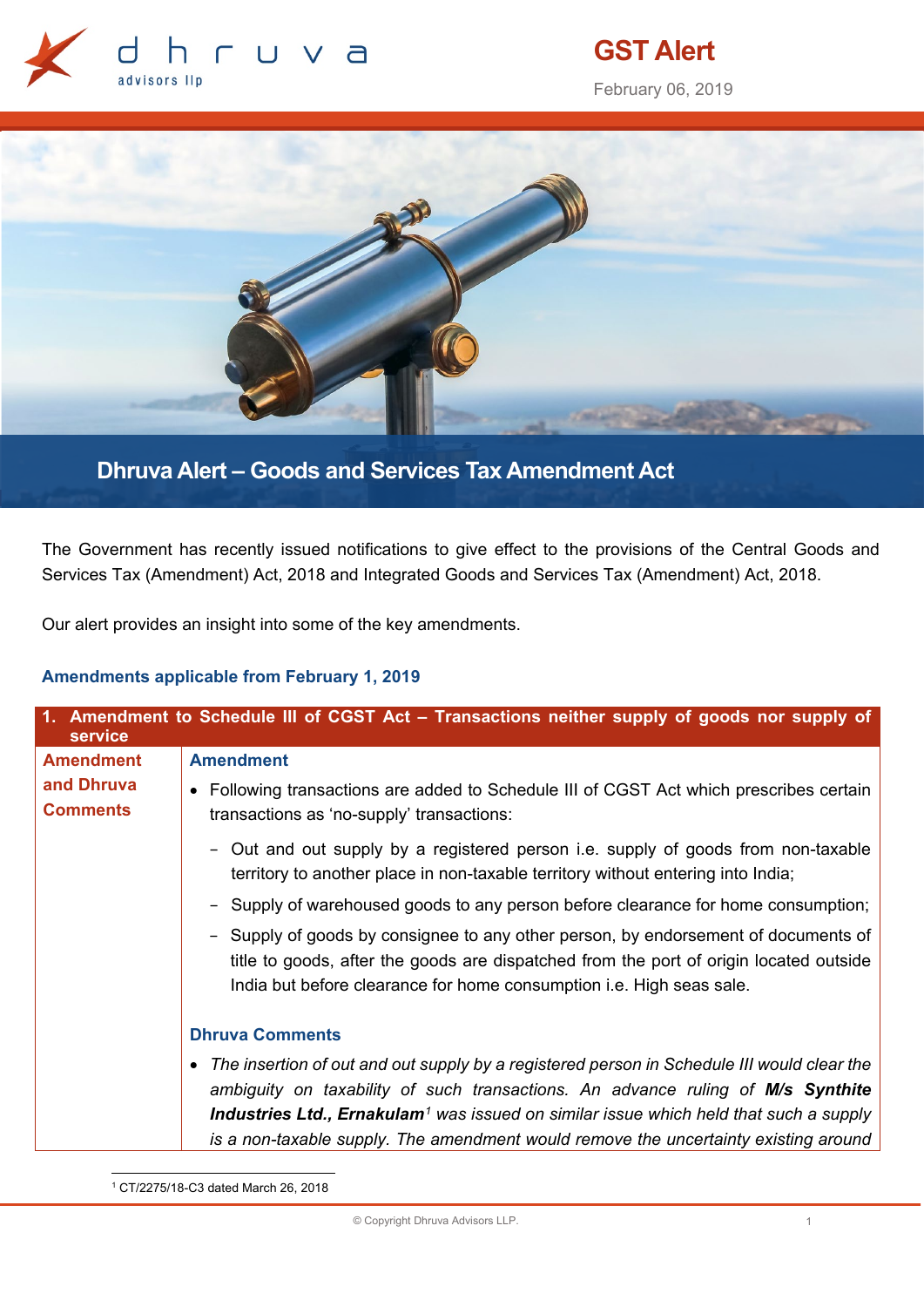

|                  | such transactions and also the parallel amendment to the input tax credit provisions<br>would safeguard the tax payers from any unnecessary input tax credit reversals.<br>• As regards, High seas sale and sale within customs bonded warehouse, while Circulars<br>have been issued in the past stating that IGST shall be payable only once i.e. by the<br>ultimate importer, there was no clarity on the nature and treatment of such transactions<br>in the hands of the seller. Such an amendment would bring in more clarity for the trade. |
|------------------|----------------------------------------------------------------------------------------------------------------------------------------------------------------------------------------------------------------------------------------------------------------------------------------------------------------------------------------------------------------------------------------------------------------------------------------------------------------------------------------------------------------------------------------------------|
|                  | 2. Amendment to input tax credit provisions - Section 17 of CGST Act                                                                                                                                                                                                                                                                                                                                                                                                                                                                               |
| <b>Amendment</b> | <b>Amendment</b>                                                                                                                                                                                                                                                                                                                                                                                                                                                                                                                                   |
| and Dhruva       | • Amendments in the input tax credit provisions as under:                                                                                                                                                                                                                                                                                                                                                                                                                                                                                          |
| <b>Comments</b>  | - Section 17(3) enlists specified transactions as exempt supply for credit reversal. An<br>Explanation is inserted to specify that the term 'value of exempt supply' shall exclude<br>the non-supply activities or transactions covered by Schedule III except, sale of land<br>and, subject to clause (b) of paragraph 5 of Schedule II, sale of building.                                                                                                                                                                                        |
|                  | Following amendments are made in Section 17(5) which deals with restrictions on<br>availment of input tax credit:<br><b>Substitution of Clause (a):</b>                                                                                                                                                                                                                                                                                                                                                                                            |
|                  | ITC shall be restricted only on Motor vehicles for transportation of persons having<br>$\circ$<br>approved seating capacity of not more than thirteen persons (including the driver);<br>However, credit on aforesaid motor vehicles is allowed if they are used for<br>$\circ$<br>specified purposes.                                                                                                                                                                                                                                             |
|                  | <b>Insertion of Clause (aa):</b>                                                                                                                                                                                                                                                                                                                                                                                                                                                                                                                   |
|                  | ITC is restricted on vessels and aircrafts except when the same are used for<br>$\circ$<br>specified purposes including transportation of goods.                                                                                                                                                                                                                                                                                                                                                                                                   |
|                  | <b>Insertion of Clause (ab):</b>                                                                                                                                                                                                                                                                                                                                                                                                                                                                                                                   |
|                  | Services of general insurance, servicing, repair and maintenance in relation to<br>$\circ$<br>motor vehicles, vessels and aircraft specified in clause (a) or clause (aa) above<br>except:                                                                                                                                                                                                                                                                                                                                                         |
|                  | When such motor vehicle, aircraft or vessel is used for the purposes specified<br>in clause (a) or clause (aa);                                                                                                                                                                                                                                                                                                                                                                                                                                    |
|                  | Where the services are received by a taxable person engaged in the<br>manufacture of such motor vehicle, vessel or aircraft or<br>Where the services are received by a taxable person who is engaged in the<br>٠<br>supply of general insurance services in respect of such motor vehicle, vessel<br>or aircraft.                                                                                                                                                                                                                                  |
|                  | <b>Substitution of Clause (b):</b>                                                                                                                                                                                                                                                                                                                                                                                                                                                                                                                 |
|                  |                                                                                                                                                                                                                                                                                                                                                                                                                                                                                                                                                    |

o Substitution is to effect the replacement of rent-a-cab, life insurance and health insurance with leasing, renting or hiring of motor vehicles, vessels or aircraft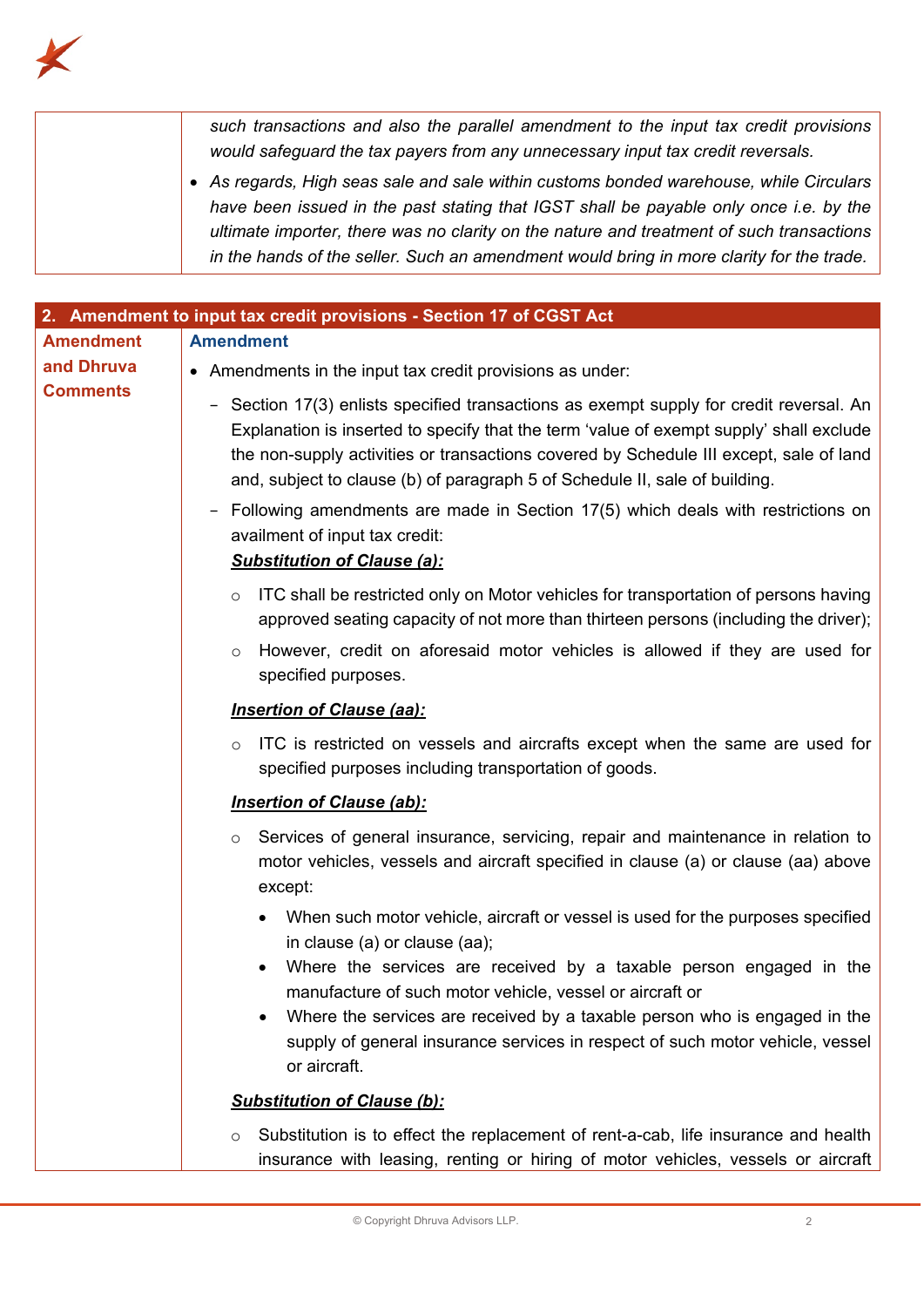

| referred to in clause (a) or clause (aa) except when used for the purposes specified<br>therein, life insurance and health insurance";                                                                                                                                                                                                                                                                                                                                                                                                              |
|-----------------------------------------------------------------------------------------------------------------------------------------------------------------------------------------------------------------------------------------------------------------------------------------------------------------------------------------------------------------------------------------------------------------------------------------------------------------------------------------------------------------------------------------------------|
| Input tax credit corresponding to membership of a club, health and fitness centre<br>$\circ$<br>as well as travel benefits extended to employees on vacation continue to be<br>restricted;                                                                                                                                                                                                                                                                                                                                                          |
| Input tax credit shall be allowed in respect of goods or services or both specified<br>$\circ$<br>in all sub-clauses under clause (b) (viz. food and beverages, outdoor catering, life<br>insurance, renting / hiring of motor vehicle, health service, etc.) instead of earlier<br>sub-clause (iii) only (viz. only for rent-a-cab, life insurance and health insurance<br>service), where the provision of such goods or services or both is obligatory for an<br>employer to provide to its employees under any law for the time being in force. |
| <b>Dhruva Comments</b>                                                                                                                                                                                                                                                                                                                                                                                                                                                                                                                              |
| • Any Schedule III transaction i.e. non-supply transactions such as High Seas sale, sale of<br>bonded goods, out & out sale etc. (other than sale of land and building) would not be<br>subject to credit reversal.                                                                                                                                                                                                                                                                                                                                 |
| • Earlier, input tax credit on all type of motor vehicles was disallowed, except when used<br>for specified purposes mentioned therein. Pursuant to the amendment, input tax credit is<br>denied only in case of motor vehicles for transportation of persons having approved<br>capacity of not more than 13 persons (except when used for specified purposes).                                                                                                                                                                                    |
| • Credit on rent-a-cab restricted only to renting of passenger motor vehicle (upto 13<br>persons), vessels & aircraft, thereby allowing credit on hiring of buses for transportation<br>of employees.                                                                                                                                                                                                                                                                                                                                               |

|                  | 3. Amendment to conditions for availing input tax credit on services under Section 16(2) of CGST Act |
|------------------|------------------------------------------------------------------------------------------------------|
| <b>Amendment</b> | <b>Amendment</b>                                                                                     |
|                  | • Section 16(2) prescribes various conditions for availment of input tax credit (ITC) (viz.          |
|                  | receipt of goods / services, furnishing of returns, etc.). The Explanation to the said Sub-          |
|                  | Section is amended in respect of the condition of receipt of services. Such amendment                |
|                  | deems a service to be received by the registered person even in cases where the                      |
|                  | services are provided by supplier to any person on the direction of and on account of                |
|                  | such registered person.                                                                              |

| 4. Amendment to Schedule I of CGST Act - Activities to be regarded as supply even if made without<br>consideration |                                                                                      |
|--------------------------------------------------------------------------------------------------------------------|--------------------------------------------------------------------------------------|
| <b>Amendment</b>                                                                                                   | <b>Amendment</b>                                                                     |
| and Dhruva                                                                                                         | • Clause 4 of Schedule I which earlier covered only 'import of services by a taxable |
| <b>Comments</b>                                                                                                    | person' is amended to state – 'import of services by a person'                       |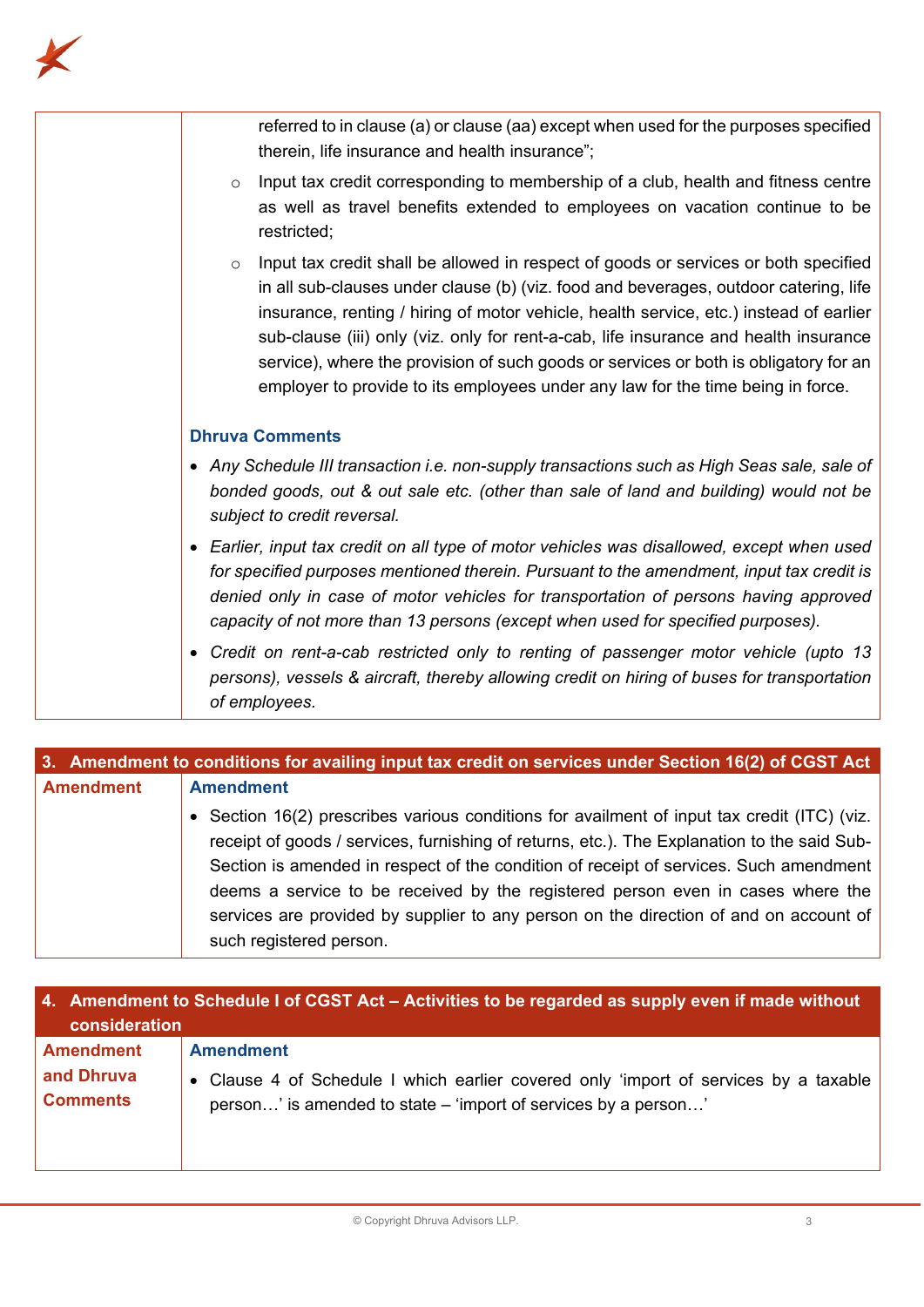

| <b>Dhruva Comments</b>                                                                                                                                                                                                                                                                    |
|-------------------------------------------------------------------------------------------------------------------------------------------------------------------------------------------------------------------------------------------------------------------------------------------|
| • This amendment is intended to increase the scope of supplies to be covered in Schedule<br>I. Earlier, only imports by a taxable person as prescribed in Schedule I was covered,<br>thereby excluding the persons not registered under GST, but still undertaking import of<br>services. |
| • Such an amendment will make an unregistered person undertaking such import of<br>services in terms of Schedule I, in the course or furtherance of business, liable for<br>mandatory registration under GST.                                                                             |

| 5. Amendment to Section 9(4) of CGST Act and 5(4) of IGST Act – Reverse charge on supplies from |                                                                                                                                                                                                                                                                                                                                                                                                                                                                                                                                                                                                                                                                                                                   |
|-------------------------------------------------------------------------------------------------|-------------------------------------------------------------------------------------------------------------------------------------------------------------------------------------------------------------------------------------------------------------------------------------------------------------------------------------------------------------------------------------------------------------------------------------------------------------------------------------------------------------------------------------------------------------------------------------------------------------------------------------------------------------------------------------------------------------------|
| unregistered persons                                                                            |                                                                                                                                                                                                                                                                                                                                                                                                                                                                                                                                                                                                                                                                                                                   |
| <b>Amendment</b><br>and Dhruva                                                                  | <b>Amendment</b><br>• Section 9(4) of CGST Act, providing for reverse charge on the supplies received from                                                                                                                                                                                                                                                                                                                                                                                                                                                                                                                                                                                                        |
| <b>Comments</b>                                                                                 | unregistered persons, is amended so that it applies only to such class of persons as may<br>be notified in respect of supply of specified categories of goods or services or both.<br>• Similar amendment is carried out in Section 5(4) of IGST Act.                                                                                                                                                                                                                                                                                                                                                                                                                                                             |
|                                                                                                 | Owing to this amendment, Government has vide Notification No. 02/2019-CTR rescinded<br>Notification No. 08/2017-CTR which gave exemption from leviability of RCM on Supply<br>from Unregistered Persons.                                                                                                                                                                                                                                                                                                                                                                                                                                                                                                          |
|                                                                                                 | <b>Dhruva Comments</b>                                                                                                                                                                                                                                                                                                                                                                                                                                                                                                                                                                                                                                                                                            |
|                                                                                                 | • The aforesaid provision was deferred till September 30, 2019 due to practical difficulty<br>being faced by the industry. The amended provision restricts applicability of reverse<br>charge on supplies received from unregistered persons only to a select class of persons<br>and select category of supplies and thereby, would substantially reduce compliances in<br>terms of payment of taxes, claiming input tax credit, raising self-invoices, disclosure in<br>returns, etc. Further GST would not be attracted on all unregistered dealer procurements.<br>The Government is yet to notify such class of persons, goods and services on which<br>RCM on supply from unregistered persons shall apply. |

| 6. Amendment to definition of 'Export of Services' – Section 2(6)(iv) of IGST Act |                                                                                                                                                                                                                                                                                                                      |  |
|-----------------------------------------------------------------------------------|----------------------------------------------------------------------------------------------------------------------------------------------------------------------------------------------------------------------------------------------------------------------------------------------------------------------|--|
| <b>Amendment</b>                                                                  | <b>Amendment</b>                                                                                                                                                                                                                                                                                                     |  |
| and Dhruva<br><b>Comments</b>                                                     | • One of the conditions for a transaction to qualify as export of services is receipt of<br>payment by the service provider in convertible foreign exchange. Amendment is made in<br>the definition to allow receipt of payment in Indian Rupees ('INR') in cases permitted by<br>the Reserve Bank of India ('RBI'). |  |
|                                                                                   | <b>Dhruva Comments</b>                                                                                                                                                                                                                                                                                               |  |
|                                                                                   | Receipt of payment in INR for services provided to Nepal and Bhutan is a permissible<br>payment mechanism as per RBI and thus, such services should qualify as an export<br>pursuant to the said amendment.                                                                                                          |  |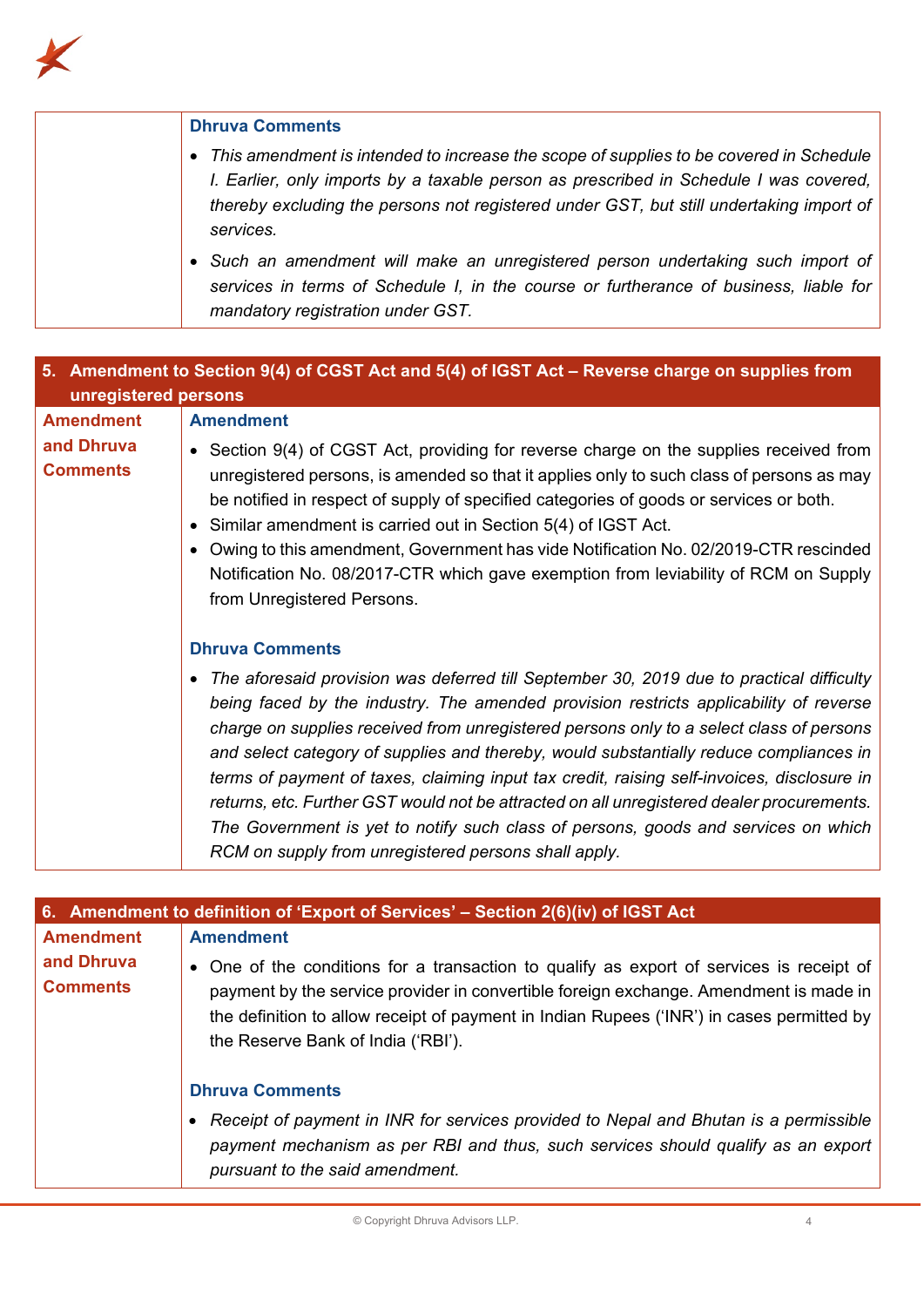

|                               | • Consequential amendment has been carried out in Notification No. 9/2017- Integrated<br>Tax (Rate), dated the 28 June 2017 to remove the entry no. 10D from the exemption<br>notification, namely, 'supply of services having place of supply in Nepal or Bhutan,<br>against payment in INR'.                                                                                                                                                                                                              |
|-------------------------------|-------------------------------------------------------------------------------------------------------------------------------------------------------------------------------------------------------------------------------------------------------------------------------------------------------------------------------------------------------------------------------------------------------------------------------------------------------------------------------------------------------------|
|                               |                                                                                                                                                                                                                                                                                                                                                                                                                                                                                                             |
| <b>Amendment</b>              | 7. Amendment to Place of Supply - Section 12(8) of IGST Act<br><b>Amendment</b>                                                                                                                                                                                                                                                                                                                                                                                                                             |
| and Dhruva<br><b>Comments</b> | • Section 12(8) provides for place of supply of services by way of goods transportation<br>services including by way of mail or courier. A Proviso has been added to sub-section<br>(8) to state that in case of transportation of goods from India to a place outside India, the<br>place of supply shall be the place of destination of such goods.                                                                                                                                                       |
|                               | <b>Dhruva Comments</b>                                                                                                                                                                                                                                                                                                                                                                                                                                                                                      |
|                               | • The intention of the said amendment is to provide a level playing field to domestic<br>transport companies by not levying GST on services provided for transportation of goods<br>to a place outside India.                                                                                                                                                                                                                                                                                               |
|                               | • It is relevant to note that Sr. No. 19A and 19B of Notification No.12/2017-Central tax<br>(Rate) dated June 28, 2017 (as amended) exempts outbound movement of goods by an<br>aircraft or a vessel (upto September 30, 2019). Further, such services by a vessel is<br>excluded from exempt supply, thereby enabling availment of credit in respect of such<br>transactions. As regards, transportation by an aircraft, the restriction on availment of<br>credit shall apply, it being an exempt supply. |
|                               | • It is also pertinent to note that, post the expiry of the exemption period, even if the POS<br>is outside India for such outbound movements, the transaction shall not qualify as export<br>of services and shall be liable to IGST thereafter.                                                                                                                                                                                                                                                           |

| 8. Amendment to Place of Supply – Section 13(3)(a) of IGST Act |                                                                                                                                                                                                                                                                                                                                                                                                                                                                                                                                                                            |
|----------------------------------------------------------------|----------------------------------------------------------------------------------------------------------------------------------------------------------------------------------------------------------------------------------------------------------------------------------------------------------------------------------------------------------------------------------------------------------------------------------------------------------------------------------------------------------------------------------------------------------------------------|
| <b>Amendment</b><br>and Dhruva<br><b>Comments</b>              | <b>Amendment</b><br>Presently, the place of supply in case of services supplied in respect of goods required<br>to be made physically available to the supplier of services is the location where the<br>services are actually performed. However, the second proviso to the sub-section (a)<br>carved an exception for goods temporarily imported in India for repairs and exported post<br>performance of such repairs. Amendment has been made to the said proviso to include<br>goods which are temporarily imported for repairs or any other treatment or process and |
|                                                                | exported back without being put to use in India post such treatment or process.<br><b>Dhruva Comments</b><br>The said amendment seeks to exclude the import and re-export of goods after conducting<br>any treatment or process on the same from the tax net. Thus, service in relation to goods<br>imported for job work should not be liable to GST.                                                                                                                                                                                                                     |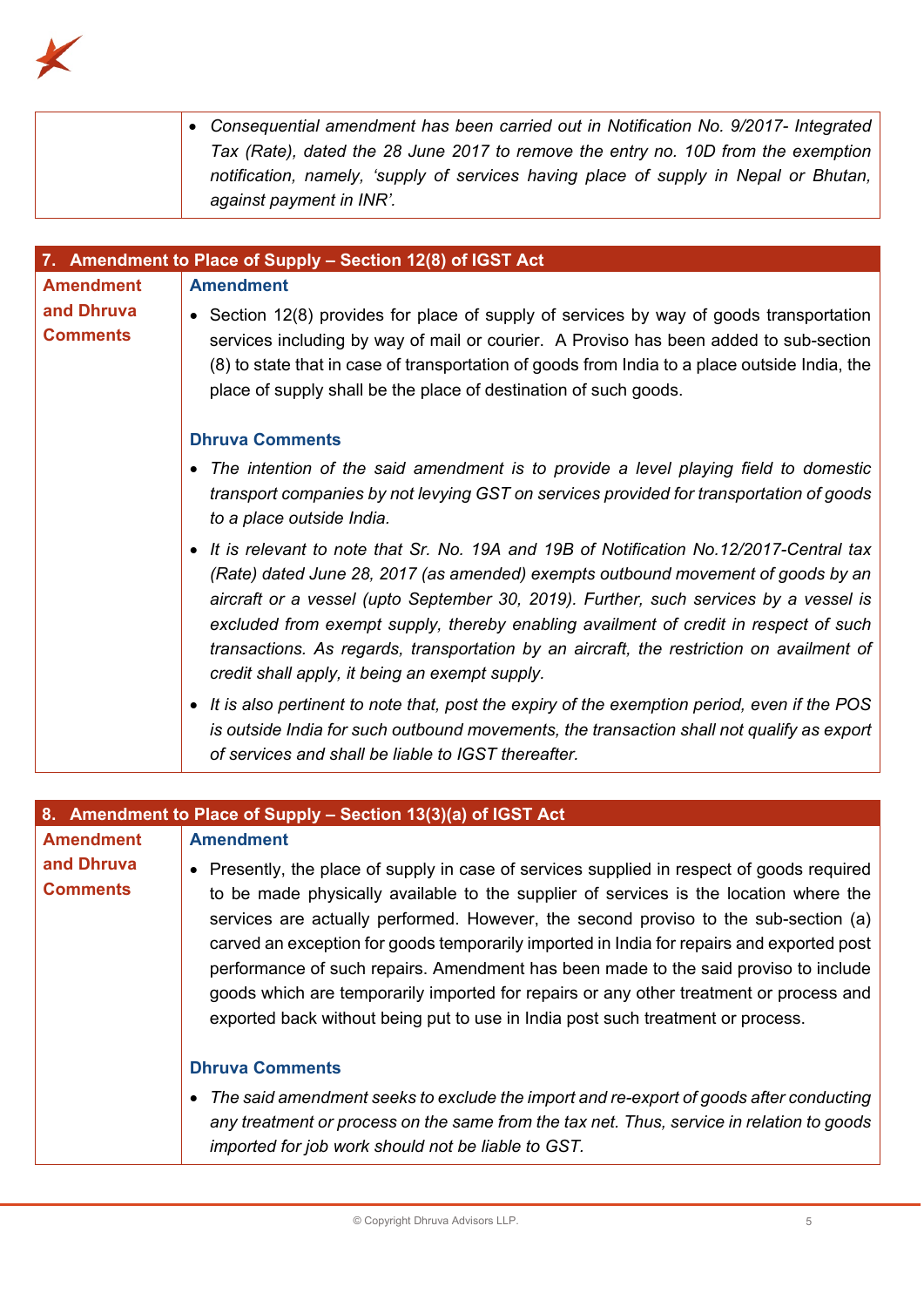

| 9. Amendment in Section 12(2) and 13(2) of CGST Act – Time of supply in relation to goods and<br>services respectively |                                                                                                                                                                                                                                                                                                                                                                                               |
|------------------------------------------------------------------------------------------------------------------------|-----------------------------------------------------------------------------------------------------------------------------------------------------------------------------------------------------------------------------------------------------------------------------------------------------------------------------------------------------------------------------------------------|
| <b>Amendment</b>                                                                                                       | <b>Amendment</b>                                                                                                                                                                                                                                                                                                                                                                              |
| and Dhruva<br><b>Comments</b>                                                                                          | Currently, Section 12(2) which prescribes time of supply of goods states that, it shall be<br>earlier of date of issue of invoice or last date on which invoice is required to be issued<br>under Section 31(1) of CGST Act or date of receipt of payment. Vide the amendment the<br>reference to sub-section 1 of Section 31 is deleted, thereby making a reference to entire<br>Section 31. |
|                                                                                                                        | • Similar amendment is carried out in Section 13(2) by deletion of sub-section 2 to<br>Section 31, so as to make reference to entire Section 31.                                                                                                                                                                                                                                              |
|                                                                                                                        | <b>Dhruva Comments</b>                                                                                                                                                                                                                                                                                                                                                                        |
|                                                                                                                        | The said amendment would remove the anomaly which currently exists by referring only<br>to Section 31(1) and 31(2), as the case may be. Going forward, the time limit to raise<br>invoice in case of continuous supply of goods / services shall also be covered.                                                                                                                             |

| 10. Amendment in the definition of 'service' – Section 2(102) of CGST Act |                                                                                                                                                                                                                                                                          |  |
|---------------------------------------------------------------------------|--------------------------------------------------------------------------------------------------------------------------------------------------------------------------------------------------------------------------------------------------------------------------|--|
| <b>Amendment</b>                                                          | <b>Amendment</b>                                                                                                                                                                                                                                                         |  |
| and Dhruva<br><b>Comments</b>                                             | An explanation is added in the definition of service to clarify that services would also<br>$\bullet$<br>include facilitating or arranging transactions in securities.                                                                                                   |  |
|                                                                           | <b>Dhruva Comments</b>                                                                                                                                                                                                                                                   |  |
|                                                                           | • This amendment seems to be clarificatory in nature to avoid any future disputes.<br>Transaction in securities is excluded from 'goods' as well as 'services' and any activity<br>in relation to transaction in securities was always covered under the purview of GST. |  |

| 11. Amendment to Section 24(x) of CGST Act – Registration for e-commerce operator |                                                                                                                                                                                                                                                                                      |
|-----------------------------------------------------------------------------------|--------------------------------------------------------------------------------------------------------------------------------------------------------------------------------------------------------------------------------------------------------------------------------------|
| <b>Amendment</b>                                                                  | <b>Amendment</b>                                                                                                                                                                                                                                                                     |
|                                                                                   | • Clause (x) of Section 24 currently states that every e-commerce operator is required to<br>obtain registration. Pursuant to the amendment in the clause, registration shall be<br>required only for those e-commerce operators who are required to deduct TCS under<br>Section 52. |

| 12. Amendment to Section 29(1) & (2) of CGST Act - Cancellation or suspension of registration |                                                                                                                                                                                                                                                                                                                                                                                                        |
|-----------------------------------------------------------------------------------------------|--------------------------------------------------------------------------------------------------------------------------------------------------------------------------------------------------------------------------------------------------------------------------------------------------------------------------------------------------------------------------------------------------------|
| <b>Amendment</b>                                                                              | <b>Amendment</b>                                                                                                                                                                                                                                                                                                                                                                                       |
| and Dhruva<br><b>Comments</b>                                                                 | • A Proviso is being inserted to state that once a person has applied for cancellation of the<br>registration or the proper officer has ordered for cancellation of registration in terms of<br>Section 29(2), then the proper officer may suspend such registration during pendency of<br>proceedings related to cancellation, subject to certain conditions and limitations as may<br>be prescribed. |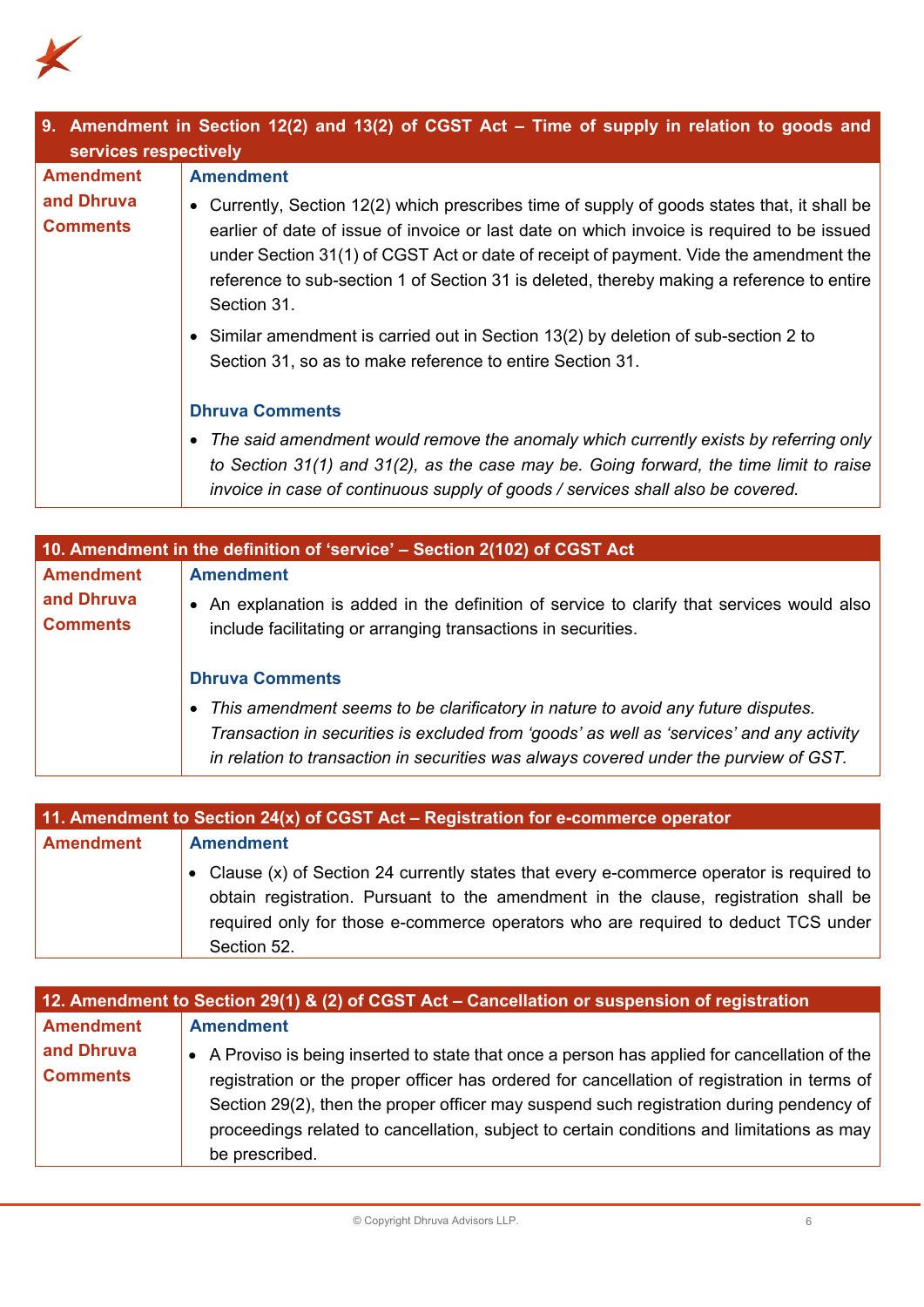

|                                                                       | <b>Dhruva Comments</b>                                                                                                                                                                                                                                                                                                                                                                                                                                                                                                                                                                                                                                                                                                                                                                                                                                                                                                                                                                                                                                                                                                              |
|-----------------------------------------------------------------------|-------------------------------------------------------------------------------------------------------------------------------------------------------------------------------------------------------------------------------------------------------------------------------------------------------------------------------------------------------------------------------------------------------------------------------------------------------------------------------------------------------------------------------------------------------------------------------------------------------------------------------------------------------------------------------------------------------------------------------------------------------------------------------------------------------------------------------------------------------------------------------------------------------------------------------------------------------------------------------------------------------------------------------------------------------------------------------------------------------------------------------------|
|                                                                       | The said amendment aims to reduce the compliance burden till the procedural formalities<br>$\bullet$<br>for cancellation are completed.                                                                                                                                                                                                                                                                                                                                                                                                                                                                                                                                                                                                                                                                                                                                                                                                                                                                                                                                                                                             |
|                                                                       | 13. Amendment to Section 25 of CGST Act - Separate registration for place of business and units /                                                                                                                                                                                                                                                                                                                                                                                                                                                                                                                                                                                                                                                                                                                                                                                                                                                                                                                                                                                                                                   |
| developer of SEZ<br><b>Amendment</b><br>and Dhruva<br><b>Comments</b> | <b>Amendment</b><br>• Amendments are made in Section 25 to provide for the following:<br>- A person having multiple places of business in a State / Union territory may be granted<br>separate registration for each such place subject to prescribed conditions;<br>A person having a Unit in SEZ or a developer of SEZ, shall be granted separate<br>registration distinct from its units located in the DTA;<br><b>Dhruva Comments</b><br>The amendment for separate registration for each place of business is on the same lines<br>$\bullet$<br>as existed under the erstwhile Service Tax and Excise laws.<br>• Prior to the amendment, only one registration could be taken for multiple place of<br>business in a State/Union territory, except, when there is a separate business vertical.                                                                                                                                                                                                                                                                                                                                |
|                                                                       | This amendment will enable companies to take separate registration for different lines of<br>business, subject to conditions as may be prescribed, even in a situation where there is<br>no separate business vertical.<br>The earlier proviso for separate registration of each business vertical is done away with<br>and correspondingly, the definition of 'business vertical' is also omitted from Section 2. It<br>appears that post the removal of the Proviso, registration cannot be taken if there is no<br>separate place of business, even if there is a separate 'business vertical'. There is no<br>clarification on the status of the registrations which have already been obtained for<br>business verticals operating from the same place of business and could be a subject<br>matter of dispute between the taxpayers and authorities. Rule 8 of CGST Rules required<br>that the SEZ unit / Developer should make a separate application for registration as a<br>business vertical distinct from its other units located outside the SEZ. The Section is now<br>been amended to align the same with the Rules. |

| 14. Insertion of Explanation to Section 143(1) of CGST Act – Time limit to bring back or supply inputs<br>or capital goods, after completion of job work |                                                                                                                                                                                                                                                                         |
|----------------------------------------------------------------------------------------------------------------------------------------------------------|-------------------------------------------------------------------------------------------------------------------------------------------------------------------------------------------------------------------------------------------------------------------------|
| <b>Amendment</b><br>and Dhruva<br><b>Comments</b>                                                                                                        | <b>Amendment</b><br>• Section 143(1) of CGST Act provides for a time limit of one year and three years to bring<br>back or supply inputs or capital goods (other than moulds and dies, jigs and fixtures, or<br>tools), respectively, after completion of the job work. |
|                                                                                                                                                          | • A Proviso has been inserted allowing extension of such time limit of one year or three<br>years by a further period of one year and two years, respectively, by the Commissioner<br>upon sufficient cause being shown.                                                |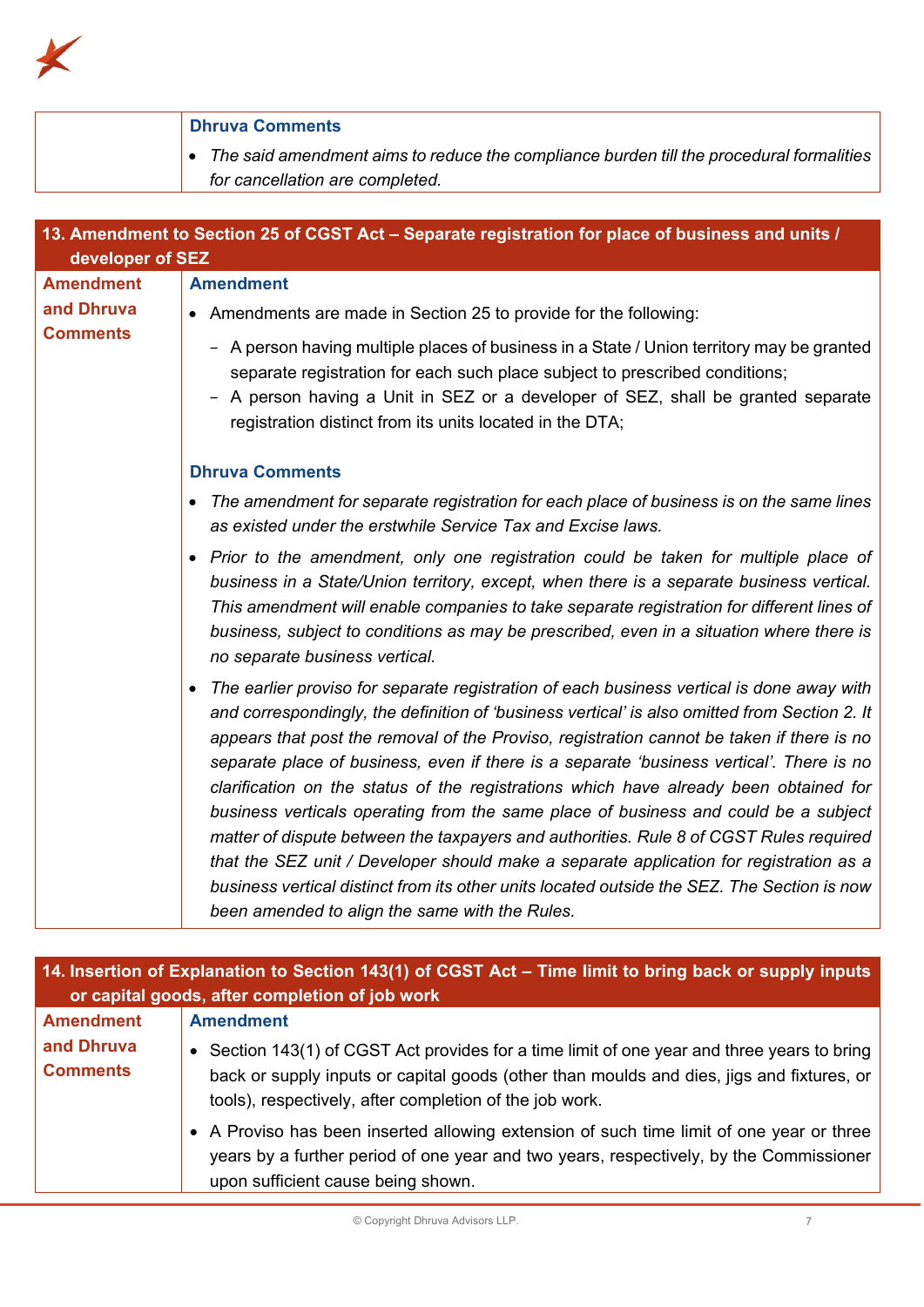

| <b>Dhruva Comments</b>                                                                                                                                                        |
|-------------------------------------------------------------------------------------------------------------------------------------------------------------------------------|
| • Certain job work processes such as fabrication/manufacture of huge machineries or<br>vessels, etc. require more than a year for completion. The aforesaid amendment relaxes |
| the condition by providing discretion to the authorities to extend the timeline.                                                                                              |

|                               | 15. Amendment to Section 34 of CGST Act – Issuance of credit / debit note(s) against tax invoice(s)                                                                                                                                                                                                                                       |
|-------------------------------|-------------------------------------------------------------------------------------------------------------------------------------------------------------------------------------------------------------------------------------------------------------------------------------------------------------------------------------------|
| <b>Amendment</b>              | <b>Amendment</b>                                                                                                                                                                                                                                                                                                                          |
| and Dhruva<br><b>Comments</b> | • Amendment is made to sub-section (1) and (3) of section 34 to permit registered person<br>to issue consolidated credit / debit notes in respect of multiple invoices issued in a<br>Financial Year without linking the same to individual invoices.                                                                                     |
|                               | <b>Dhruva Comments</b>                                                                                                                                                                                                                                                                                                                    |
|                               | • Issuance of a single credit note against one invoice and linkage has been creating a lot<br>of compliance burden on tax payers, including accounting challenges. This is a very<br>welcome step.                                                                                                                                        |
|                               | • While issuance of consolidated credit notes / debit notes against multiple invoices is now<br>allowed, in line with the best international practices, it needs to be ensured by the<br>Government that Form GSTR-1 return format is also suitably amended as well as such<br>provision is incorporated in the new return filing system. |

| 16. Amendment to Explanation (2)(e) to Section 54 of CGST Act - 'Relevant date' while claiming<br>refund of unutilised input tax credit |                                                                                                                                                                                                                                                                                  |  |
|-----------------------------------------------------------------------------------------------------------------------------------------|----------------------------------------------------------------------------------------------------------------------------------------------------------------------------------------------------------------------------------------------------------------------------------|--|
| <b>Amendment</b>                                                                                                                        | <b>Amendment</b>                                                                                                                                                                                                                                                                 |  |
| and Dhruva<br><b>Comments</b>                                                                                                           | • Explanation (2)(e) to Section 54 of CGST Act provides for the 'relevant date' to be the<br>end of the financial year in which refund claim arises with respect to the unutilized input<br>tax credit pertaining to the following cases:                                        |  |
|                                                                                                                                         | zero rated supplies made without payment of tax;<br>inverted rate structure.                                                                                                                                                                                                     |  |
|                                                                                                                                         | • The said explanation is amended to provide for the relevant date as the due date of<br>furnishing return under Section 39. Further, such amendment would apply only to refund<br>claims pertaining to the unutilized input tax credit, arising out of inverted rate structure. |  |
|                                                                                                                                         | <b>Dhruva Comments</b>                                                                                                                                                                                                                                                           |  |
|                                                                                                                                         | • In order to resolve the overlapping provisions to determine relevant date, the amendment<br>restricts the applicability of Explanation (2)(e) to determine relevant date for refund of<br>unutilized input tax credit, pertaining to inverted rate structure only.             |  |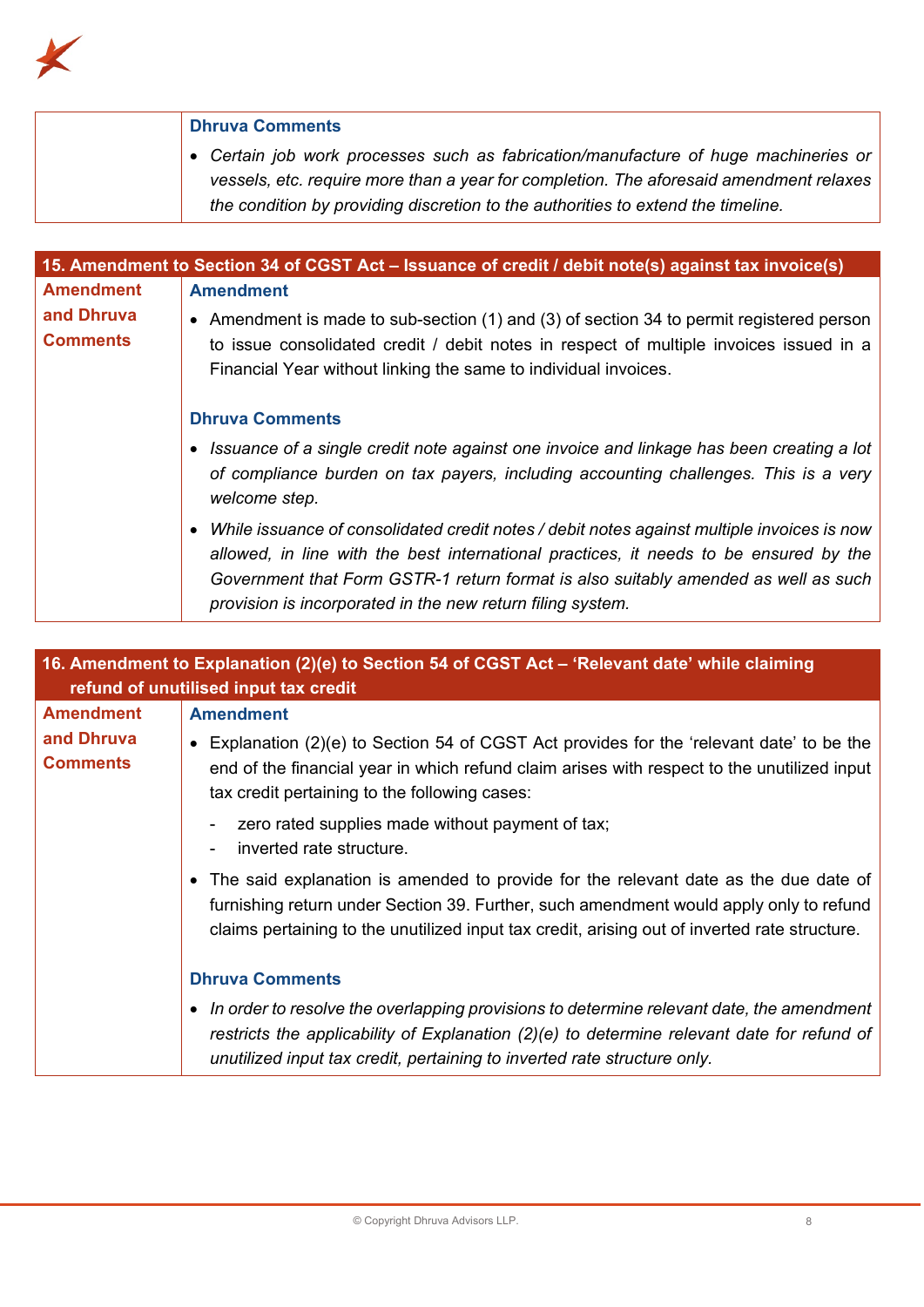

| 17. Amendment to Section 54(8)(a) of CGST Act - Refund of tax paid on zero rated supplies or on inputs<br>/ input services used in making such zero-rated supplies |                                                                                                                                                                                                                                                                                                                                                                                                                                                                                                                                                                                                                                                                                                                                                                                                                  |  |
|--------------------------------------------------------------------------------------------------------------------------------------------------------------------|------------------------------------------------------------------------------------------------------------------------------------------------------------------------------------------------------------------------------------------------------------------------------------------------------------------------------------------------------------------------------------------------------------------------------------------------------------------------------------------------------------------------------------------------------------------------------------------------------------------------------------------------------------------------------------------------------------------------------------------------------------------------------------------------------------------|--|
| <b>Amendment</b><br>and Dhruva<br><b>Comments</b>                                                                                                                  | <b>Amendment</b><br>• Section $54(8)$ of CGST Act provides for the list of situations where refund can be claimed,<br>wherein the clause (a) provides for refund of tax paid on zero rated supplies or on inputs<br>/ input services used in making such zero-rated supplies.<br>• Said clause (a) is amended to provide for refund of tax paid on export of goods / services<br>or both or on inputs / input services used in making such exports.                                                                                                                                                                                                                                                                                                                                                              |  |
|                                                                                                                                                                    | <b>Dhruva Comments</b><br>• Section 54(8)(e) of CGST Act provides for refund of tax, interest or any other amount, if<br>the incidence such amounts has not been passed. Whereas, no such test for unjust<br>enrichment is provided under clause (a) i.e., refund of tax paid on zero rated supplies or<br>on inputs / input services used for making such zero-rated supplies.<br>• As per Section 16 of IGST Act, zero-rated supplies include export of goods or services<br>and supply of goods or services to an SEZ developer or an SEZ unit.<br>• Hence, in order to apply principle of unjust enrichment to supplies made to SEZ<br>developers/units, the aforesaid clause (a) restricts its application to refund of tax paid<br>on exports or on inputs or input services used for making such exports. |  |

| 18. Insertion of Explanations to Section 79(1) of CGST Act - Recovery of tax |                                                                                                                                                                                                                                       |  |
|------------------------------------------------------------------------------|---------------------------------------------------------------------------------------------------------------------------------------------------------------------------------------------------------------------------------------|--|
| <b>Amendment</b>                                                             | <b>Amendment</b>                                                                                                                                                                                                                      |  |
| and Dhruva<br><b>Comments</b>                                                | • An Explanation is inserted after Section 79(4) of CGST Act (pertaining to recovery of<br>taxes) to state that the word 'person' shall include 'distinct persons'.                                                                   |  |
|                                                                              | <b>Dhruva Comments</b>                                                                                                                                                                                                                |  |
|                                                                              | • It is a very draconian amendment as it would enable authorities to recover taxes not only<br>from the said person but also from any of the distinct persons e.g. HO located in the<br>same or the other States / Union Territories. |  |

| 19. Amendment to Section 107(6)(b) and 112(8)(b) of CGST Act and Section 20 of ISGT Act-Pre-deposit<br>for filing Appeal before the Appellate Authority and Appellate Tribunal |                                                                                                                                                                                                                                                                                                       |
|--------------------------------------------------------------------------------------------------------------------------------------------------------------------------------|-------------------------------------------------------------------------------------------------------------------------------------------------------------------------------------------------------------------------------------------------------------------------------------------------------|
| <b>Amendment</b>                                                                                                                                                               | <b>Amendment</b>                                                                                                                                                                                                                                                                                      |
| and Dhruva<br><b>Comments</b>                                                                                                                                                  | • Section 107(6)(b) of CGST Act provides for payment of pre-deposit amounting to 10% of<br>the tax in dispute before filing an appeal to an Appellate Authority. Vide the amendment,<br>such pre-deposit is restricted to ₹25 crore.                                                                  |
|                                                                                                                                                                                | • Section 112(8)(b) of CGST Act provides for payment of pre-deposit amounting to 20% of<br>the tax in dispute (in addition to amount paid under Section 107(6) of CGST Act) before<br>filing an appeal to the Appellant Tribunal. An amendment is made to restrict such pre-<br>deposit to ₹50 crore. |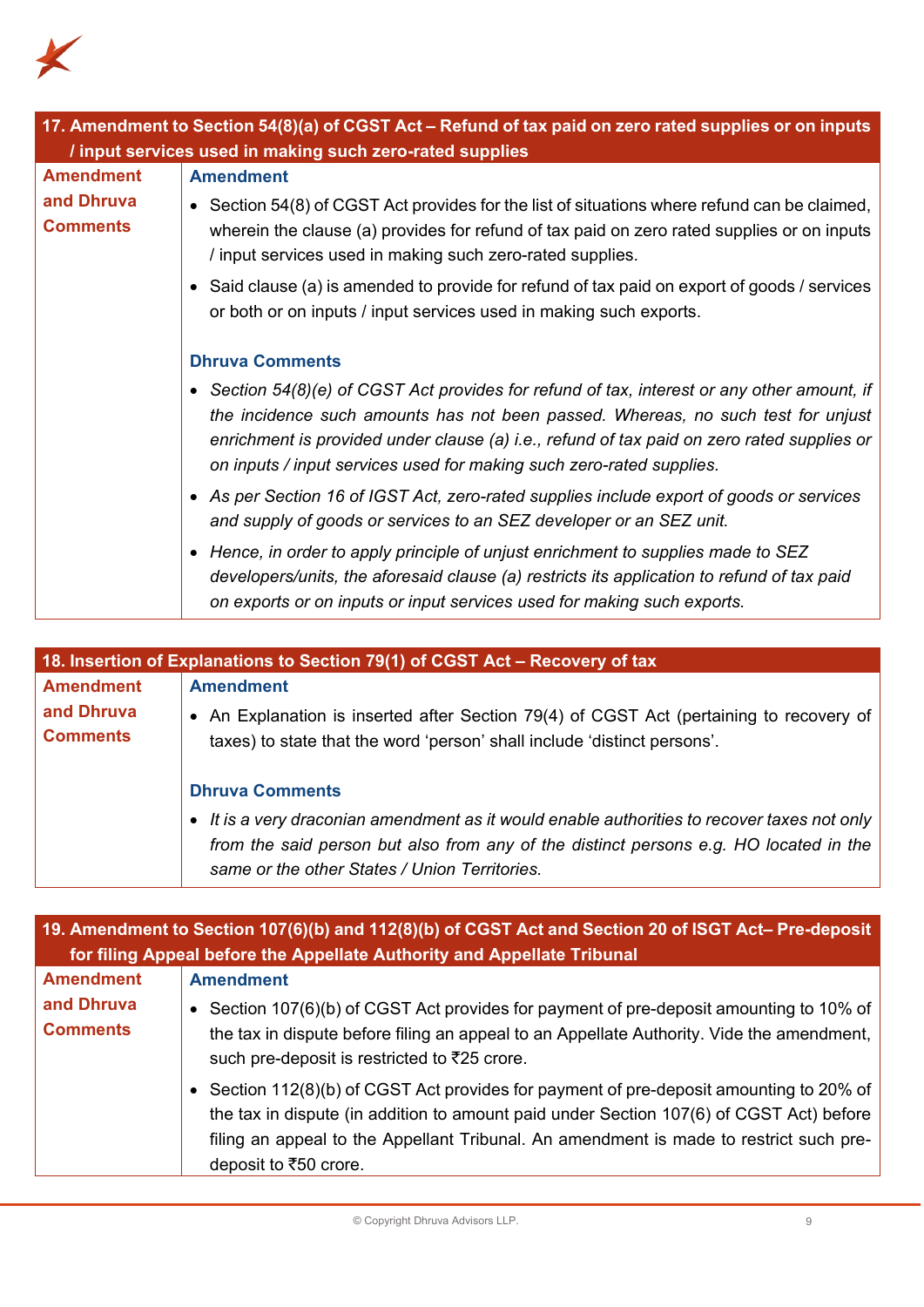

| • Similar amendment has been made in Section 20 of IGST Act, to provide for a maximum<br>limit of pre-deposit of ₹50 crore and ₹100 crore in case of filing of appeal before Appellate<br>Authority and Appellate Tribunal respectively. |
|------------------------------------------------------------------------------------------------------------------------------------------------------------------------------------------------------------------------------------------|
| <b>Dhruva Comments</b>                                                                                                                                                                                                                   |
| • The said amendments would provide relief in cases involving huge tax litigations /<br>controversies.                                                                                                                                   |

| 20. Amendment to section 49(5)(c) and 49(5)(d) of CGST Act – Amendment to the provisions relating to<br>order of utilization of input tax credit relating to State tax / Union Territory tax |                                                                                                                                                                                                                                                                                                                                                                                                                                                     |
|----------------------------------------------------------------------------------------------------------------------------------------------------------------------------------------------|-----------------------------------------------------------------------------------------------------------------------------------------------------------------------------------------------------------------------------------------------------------------------------------------------------------------------------------------------------------------------------------------------------------------------------------------------------|
| <b>Amendment</b>                                                                                                                                                                             | <b>Amendment</b>                                                                                                                                                                                                                                                                                                                                                                                                                                    |
|                                                                                                                                                                                              | • Amendment is made to the said sub-clauses, to align the order of utilization of input tax<br>credit relating to State tax / Union Territory tax with the restrictions placed on the GST<br>common portal to provide that the credit of State tax/ Union territory tax can be utilized<br>for payment of integrated tax only when the balance of the input tax credit on account of<br>central tax is not available for payment of integrated tax. |

| 21. Introduction of new sub-section 49(A) and 49B of CGST Act - Regulate utilization of input tax credit |                                                                                                                                                                                                                                                                                                                                                                                                                                                     |
|----------------------------------------------------------------------------------------------------------|-----------------------------------------------------------------------------------------------------------------------------------------------------------------------------------------------------------------------------------------------------------------------------------------------------------------------------------------------------------------------------------------------------------------------------------------------------|
| and enabling powers to Government to prescribe any specific order of utilization of input tax credit     |                                                                                                                                                                                                                                                                                                                                                                                                                                                     |
| <b>Amendment</b>                                                                                         | <b>Amendment</b>                                                                                                                                                                                                                                                                                                                                                                                                                                    |
| and Dhruva<br><b>Comments</b>                                                                            | • Section 49A seeks to specify that a taxpayer shall be allowed to utilize input tax credit on<br>account of Central tax, State tax or Union Territory tax towards payment or integrated<br>tax, Central tax, State tax or Union territory tax only after exhausting all the credit on<br>account of integrated tax available to him.                                                                                                               |
|                                                                                                          | • The new Section 49(B) has been introduced to enable the Government, on the<br>recommendations of the GST Council to prescribe any specific order of utilization of input<br>tax credit of any of the taxes viz., integrated tax, central tax, State tax or Union territory<br>tax for the payment of the said taxes.                                                                                                                              |
|                                                                                                          | <b>Dhruva Comments</b>                                                                                                                                                                                                                                                                                                                                                                                                                              |
|                                                                                                          | • The manner of utilization (which credit can be used for payment of what output taxes)<br>was previously prescribed by the GST law. However, the law did not restrict the order of<br>utilization. Amendment to Section 49(5)(c) and Section 49(5)(d) (stated aforesaid) is one<br>such example of prescribing the order of utilization.                                                                                                           |
|                                                                                                          | • However, insertion of Section 49A which overrides Section 49, now makes it mandatory<br>to exhaust entire IGST credit before utilization of any other credits. This implies that for<br>payment of liability of central tax, State tax or Union territory tax, first entire credit of<br>integrated tax is to be used before utilising any other credits. This would further lead to<br>conundrum to the issue of inter-head credit utilisations. |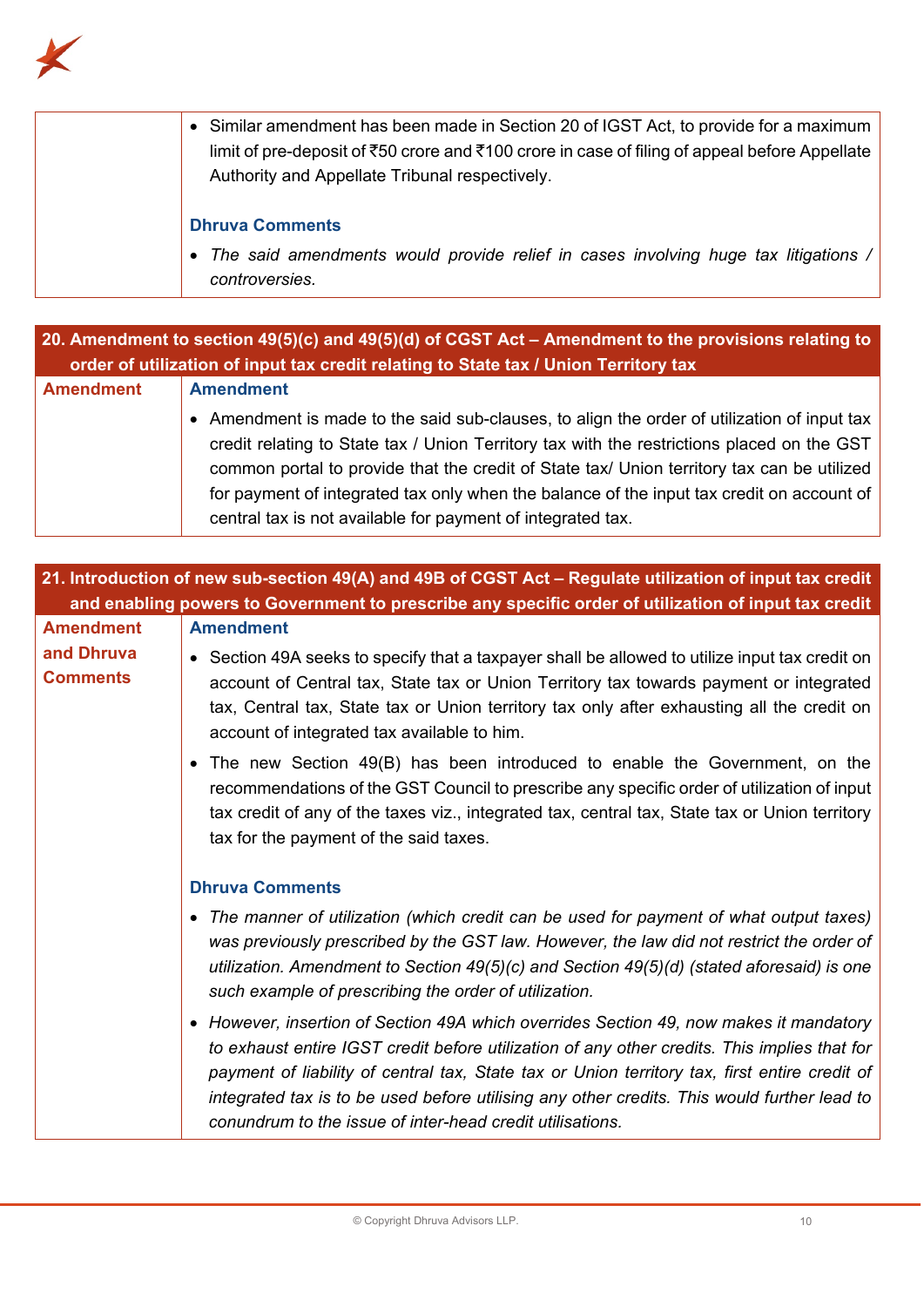

| 22. Amendment in the expression 'special category states' - Section 22 of CGST Act |                                                                                     |
|------------------------------------------------------------------------------------|-------------------------------------------------------------------------------------|
| <b>Amendment</b>                                                                   | <b>Amendment</b>                                                                    |
|                                                                                    | • Section 22 is amended to provide that the Government may increase the threshold   |
|                                                                                    | turnover for registration in special category states from ₹10 lakhs to ₹20 lakhs on |
|                                                                                    | recommendations of the Council. The amendment also excludes the states of Arunachal |
|                                                                                    | Pradesh, Assam, Himachal Pradesh, Meghalaya, Sikkim and Uttarakhand from the        |
|                                                                                    | expression 'special category States'.                                               |

| 23. Amendment to Section 129(6) of CGST Act – Detention, seizure and release of goods and<br>conveyance in transit |                                                                                           |
|--------------------------------------------------------------------------------------------------------------------|-------------------------------------------------------------------------------------------|
|                                                                                                                    |                                                                                           |
| <b>Amendment</b>                                                                                                   | <b>Amendment</b>                                                                          |
|                                                                                                                    | • Failure to make payment of taxes and penalty (in case of detention or seizure of goods  |
|                                                                                                                    | or conveyance) within seven days from the date of seizure or detention, allows initiation |
|                                                                                                                    | of further proceedings under Section 130 of CGST Act. Such stipulated period to make      |
|                                                                                                                    | payment of taxes and penalty is increased from seven days to fourteen days.               |

| 24. Amendment to Section 10 of CGST Act - Composition scheme |                                                                                                                                                                                                                                                                                                              |  |
|--------------------------------------------------------------|--------------------------------------------------------------------------------------------------------------------------------------------------------------------------------------------------------------------------------------------------------------------------------------------------------------|--|
| <b>Amendment</b>                                             | <b>Amendment</b>                                                                                                                                                                                                                                                                                             |  |
| and Dhruva<br><b>Comments</b>                                | • Amendments have been carried out in Section 10 to provide that the government may<br>increase the threshold limit applicable to opt for composition scheme to ₹1.5 crore. The<br>notification extending the threshold limit from $\bar{\tau}1$ crore to $\bar{\tau}1.5$ crore is yet to be issued.         |  |
|                                                              | • Further, composition dealer is permitted to supply services subject to not exceeding 10%<br>of turnover in a state / UT in the preceding financial year or $\overline{5}$ lakhs, whichever is higher.                                                                                                      |  |
|                                                              | <b>Dhruva Comments</b>                                                                                                                                                                                                                                                                                       |  |
|                                                              | • Manufacturers and dealers who opt for composition scheme can now provide services<br>other than restaurant services subject to the limit prescribed. Therefore, the eligibility to<br>composition scheme will not be affected on account of provision of certain services within<br>the prescribed limits. |  |
|                                                              | • In its 32 <sup>nd</sup> meeting, the GST council had proposed composition scheme for service<br>providers having an annual turnover in preceding financial year up to $\bar{\tau}$ 50 lakhs. The<br>Second Amendment Act has not brought composition scheme for service providers.                         |  |

# *Amendments applicable retrospectively [w.e.f. July 1, 2017]*

| 25. Amendment in the meaning & scope of 'supply' - Section 7 of CGST Act |                                                                                                                                                                                                                                                                          |
|--------------------------------------------------------------------------|--------------------------------------------------------------------------------------------------------------------------------------------------------------------------------------------------------------------------------------------------------------------------|
| <b>Amendment</b>                                                         | <b>Amendment</b>                                                                                                                                                                                                                                                         |
| and Dhruva<br><b>Comments</b>                                            | • Section 7(1) of CGST Act which explains the meaning of 'supply' is divided into four parts.<br>The $4th$ part i.e. clause (d) states that supply includes activities to be treated as supply of<br>goods or supply of services as referred in Schedule II of CGST Act. |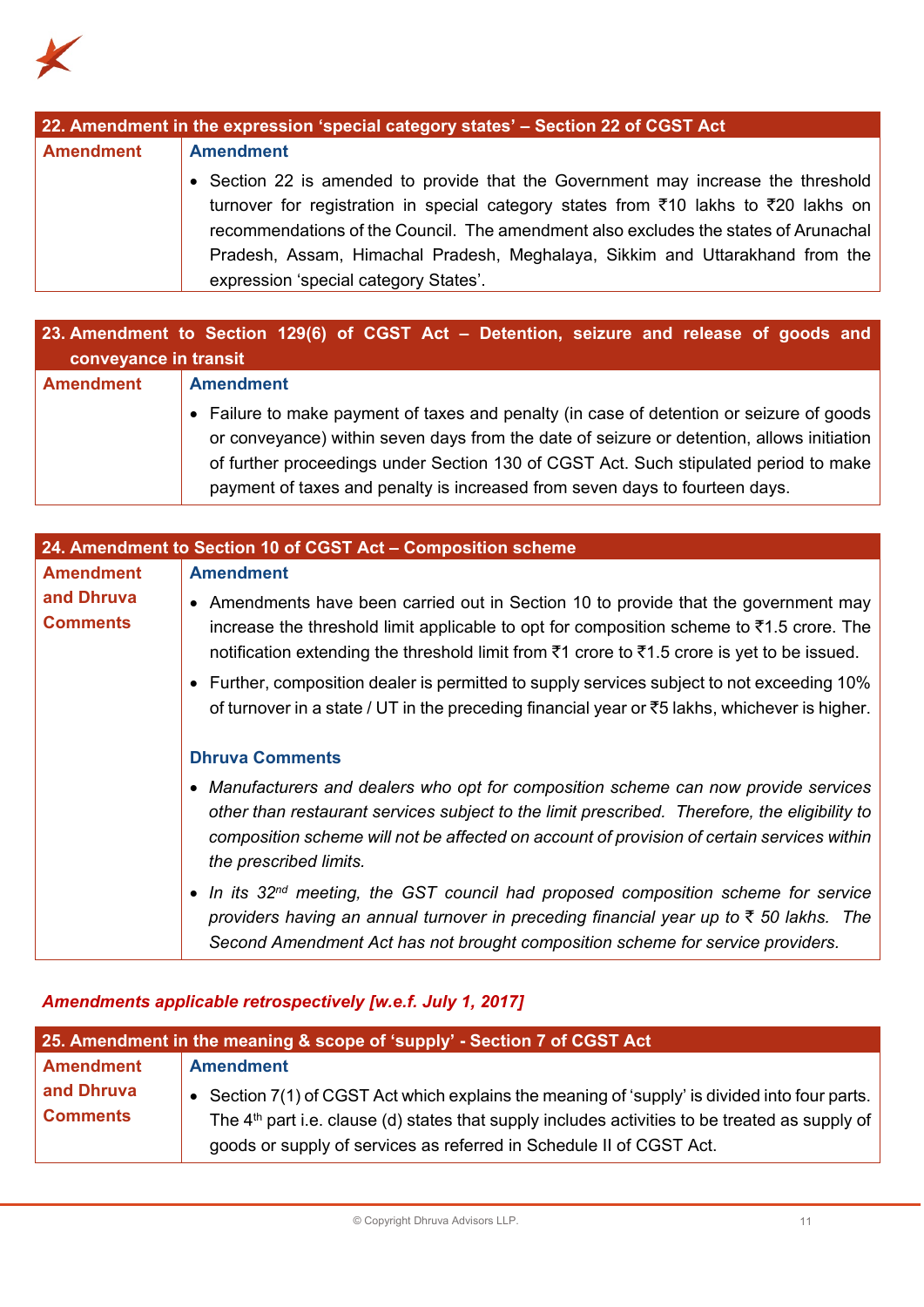

| The said clause (d) is omitted from Section 7(1) of CGST Act and a new sub-section i.e.<br>$\bullet$<br>Section 7(1A) is inserted to state that where certain activities or transactions constitute a<br>supply in terms of Section $7(1)$ , shall be treated either as a supply of goods or services<br>as referred in Schedule II.     |
|------------------------------------------------------------------------------------------------------------------------------------------------------------------------------------------------------------------------------------------------------------------------------------------------------------------------------------------|
| <b>Dhruva Comments</b>                                                                                                                                                                                                                                                                                                                   |
| • Prior to the said amendment, any activity specified in Schedule II is regarded as a<br>deemed supply even if it is not in the course or furtherance of business. However, due to<br>such amendment, all activities which are specified in Schedule II would have to first<br>qualify as a supply in terms of Section 7(1) of CGST Act. |
| There may be instances where an assessee would have treated an activity/ transaction<br>as a supply and discharged GST liability, although the same does not qualify as a 'supply'<br>in light of the above amendment.                                                                                                                   |
| It needs to be seen whether the Government would prescribe for refunds / adjustments<br>$\bullet$<br>in such cases, as the amendment is retrospective in nature.                                                                                                                                                                         |

| 26. Amendment to Section 140 of CGST Act - Transitional credits |                                                                                                                                                                                                                                                                                                                                       |  |
|-----------------------------------------------------------------|---------------------------------------------------------------------------------------------------------------------------------------------------------------------------------------------------------------------------------------------------------------------------------------------------------------------------------------|--|
| <b>Amendment</b>                                                | <b>Amendment</b>                                                                                                                                                                                                                                                                                                                      |  |
| and Dhruva<br><b>Comments</b>                                   | • Amendment have been carried out in Section 140(1) giving reference of eligible duties to<br>the term 'CENVAT Credit' along with amendment in Explanations 1 and 2 to Section 140<br>by linking it to sub-section (1) of Section 140 as well.                                                                                        |  |
|                                                                 | • While the amendment to Section 140(1) has been made effective retrospectively w.e.f.<br>July 1, 2017, the amendments to the Explanations are not notified.                                                                                                                                                                          |  |
|                                                                 | <b>Dhruva Comments</b>                                                                                                                                                                                                                                                                                                                |  |
|                                                                 | • By linking the Explanation 1 & 2 to Section 140(1), a doubt could arise as to whether<br>credit of service tax would be allowed as a part of transition credit, as Explanation 1 which<br>refers to 'eligible duties' does not cover Service tax.                                                                                   |  |
|                                                                 | • However, by not notifying the effective date for the amendments to the Explanations, it<br>appears that the intention is not to deny the credit of Service tax. This also flows from a<br>recent Circular issued by the Government in this regard which categorically states that<br>credit of Service tax continues to be allowed. |  |
|                                                                 | • However, the issue of eligibility of credit of Krishi Kalyan Cess may still persist; although,<br>in the past an advance ruling has been pronounced by Maharashtra AAR denying such<br>credit of KKC which has also been upheld by the Appellate AAR.                                                                               |  |